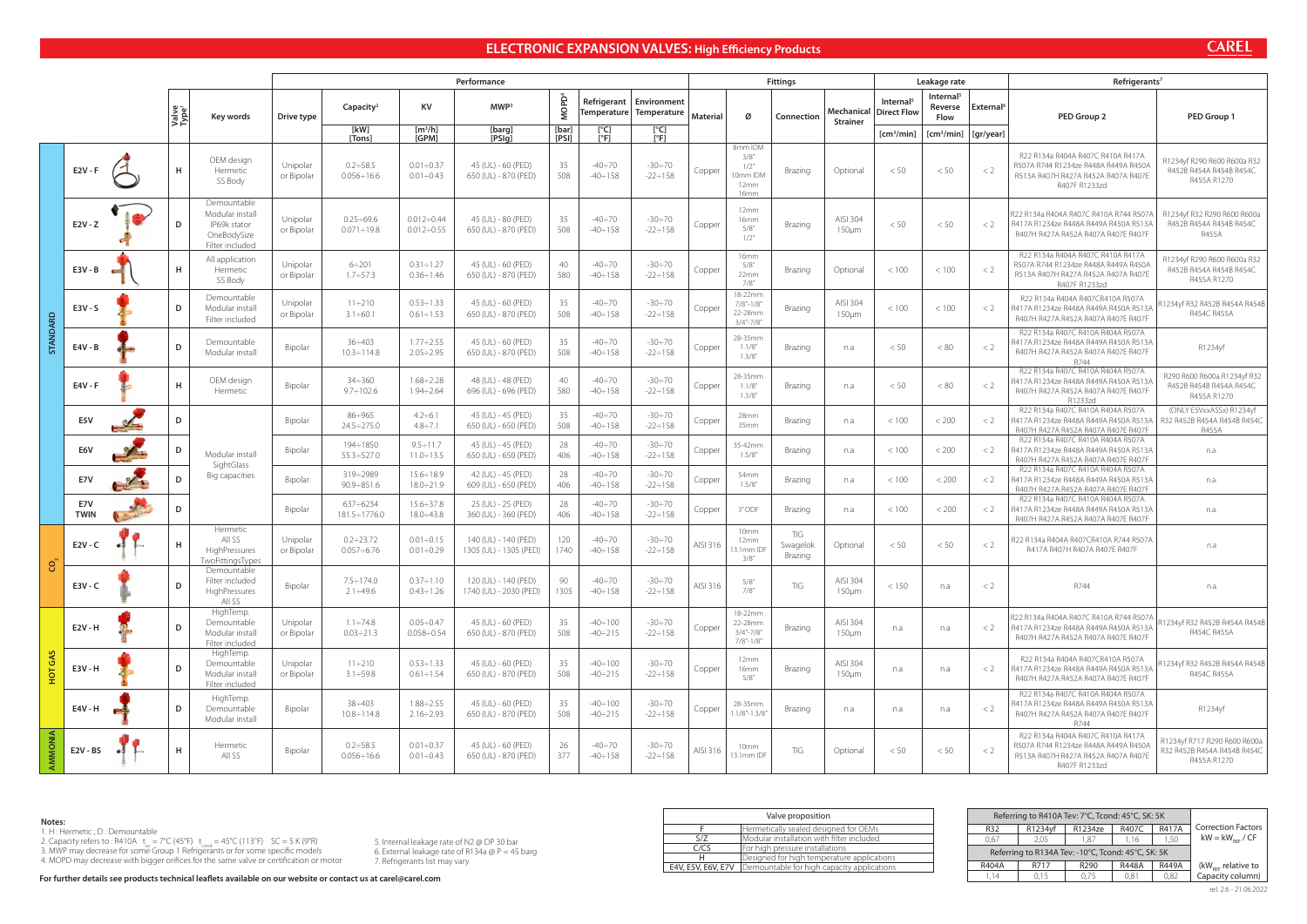## **CODE STRUCTURE FOR ExV**



|                            | E3V |                            | E4V                  | <b>E5V/E6V/E7V</b> |
|----------------------------|-----|----------------------------|----------------------|--------------------|
| S/H                        | C   | B                          |                      |                    |
| Bip,<br>W SG               | Bip |                            | W <sub>SG</sub>      | W <sub>SG</sub>    |
| Bip,<br>W/O SG             |     | <b>Bip</b>                 | W/O SG               | W/O SG             |
| Jni, WSG<br>CL1m           |     |                            |                      |                    |
| Jni, W/O<br>G, CL 1m       |     | Uni, W/O<br>SG, CL 1m      |                      |                    |
| Jni, WSG,<br>CL2m          |     |                            | W SG, W<br>gas. HNBR | W SG, W gas. HNBR  |
| Jni, W/O<br>G, CL 2m       |     | Uni, W/O<br>SG, CL 2m      |                      |                    |
| Jni, WSG,<br>CL 0,3m       |     |                            |                      |                    |
| Jni, W/O<br>SG, CL<br>0,3m |     | Uni, W/O<br>SG, CL<br>0,3m |                      |                    |
|                            |     |                            | W/O S,<br>W SG       |                    |
|                            |     |                            | $W/OS$ ,<br>W/O SG   |                    |
| $W/OS$ ,<br>W/O SG         |     | W/O S                      |                      |                    |

- for E4V/E5V/E6V/E7V only the bipolar stator is available

**CAREL**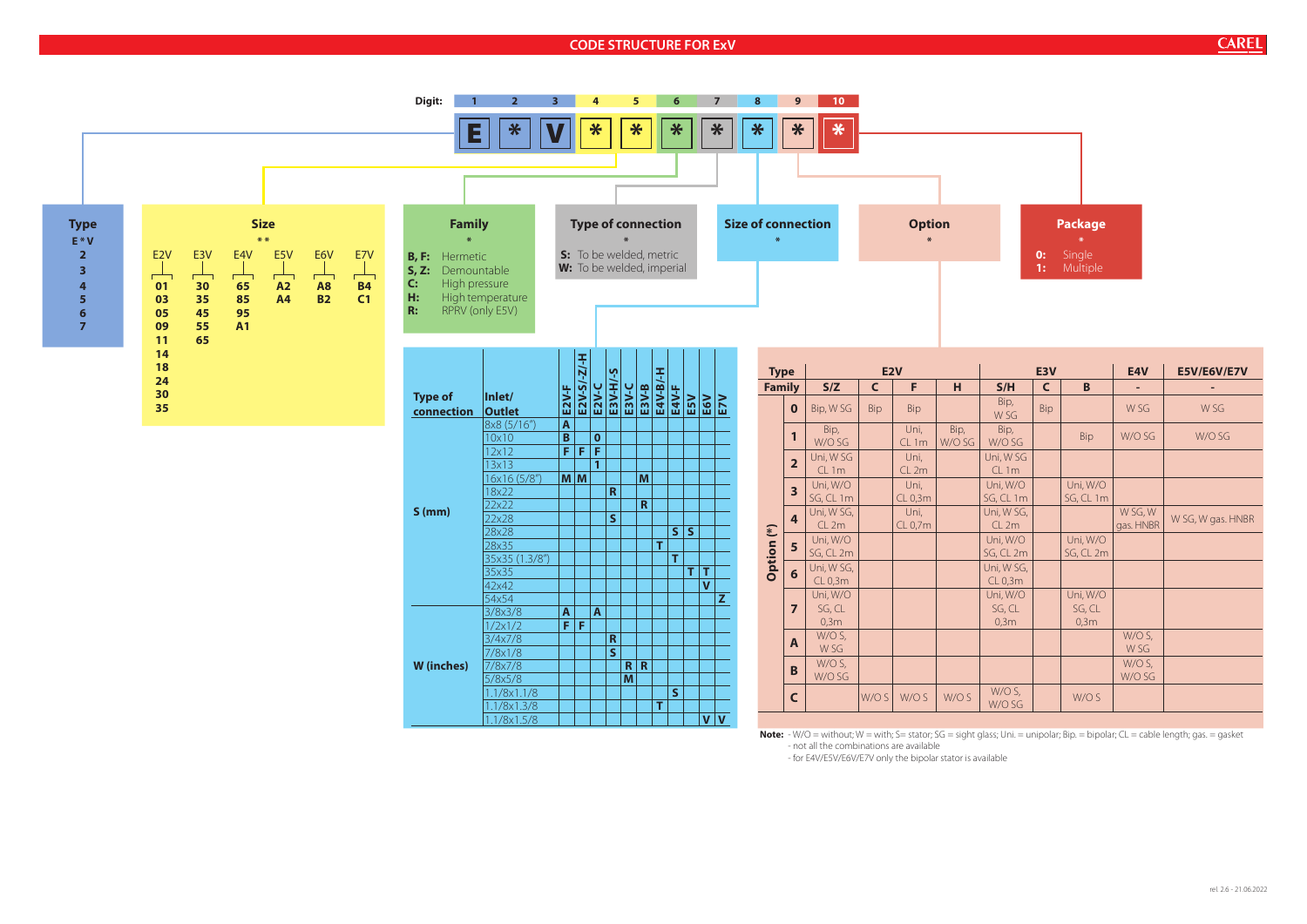# **ExV - STATORS & CABLES**

|                   | <b>EXV - VALVES COMPONENTS DESCRIPTION</b>                                                                    |                   |                                                                                 |            |                                                                         |            |                                                                        |  |  |  |  |  |  |  |  |
|-------------------|---------------------------------------------------------------------------------------------------------------|-------------------|---------------------------------------------------------------------------------|------------|-------------------------------------------------------------------------|------------|------------------------------------------------------------------------|--|--|--|--|--|--|--|--|
| Accessory         | Description<br>Description<br>Description<br><b>Description</b><br>Accessory<br>Accessory<br><b>Accessory</b> |                   |                                                                                 |            |                                                                         |            |                                                                        |  |  |  |  |  |  |  |  |
|                   | <b>E2VFIL0000</b> AISI 304 wired mesh 500 um filter 3/8" (10 pcs)                                             | <b>E3VORI0300</b> | O-Ring 2.62X20.29 mm (EPDM) (1 pc)                                              |            | E2VATT**H0 $ E2V-H$ spare actuator (**: valve size)                     | E7VATT**** | E7V spare actuator (***: valve size, last digit: 0=1 pc; 1=5 pcs)      |  |  |  |  |  |  |  |  |
|                   | <b>E2VFIL0100</b> AISI 304 wired mesh 500 um filter 12 mm (10 pcs)                                            | <b>E3VORI0600</b> | O-Ring 11.1X1.78 mm (neoprene)<br>and teflon gasket (1 pc)                      |            | E2VATT**S0 $\vert$ E2V-S spare actuator (**: valve size)                |            | <b>E2VNUT0200</b>   Fastening nut for E2V and E3V (20 pcs)             |  |  |  |  |  |  |  |  |
|                   | <b>E2VFIL0200</b> AISI 304 wired mesh 500 um filter 16 mm (10 pcs)                                            | <b>E4VORI0000</b> | O-Ring 1.78X20.35 mm (neoprene) and O-Ring                                      |            | <b>E3VATT**H0</b> $\vert$ E3V-H spare actuator (**: valve size)         |            | <b>E2VNUT0300</b>   Fastening nut for E2V and E3V (100 pcs)            |  |  |  |  |  |  |  |  |
|                   | <b>E2VFIL0300</b> AISI 304 wired mesh 500 um filter 3/8" (10 pcs)                                             |                   | 28.25X2.62 mm (neoprene) (10 pcs)                                               |            | <b>E3VATT**C0</b> $\vert$ E3V-C spare actuator (**: valve size)         |            | <b>E4VNUT0000</b> Fastening nut for E4V, E5V, E6V and E7V (20 pcs)     |  |  |  |  |  |  |  |  |
|                   | <b>E2VFIL0400</b>   AISI 304 wired mesh 150 um filter (10 pcs)                                                | <b>E5VORI0100</b> | O-Ring 1.78X20.35 mm (neoprene) and O-Ring                                      |            | <b>E3VATT**S0</b> $ E3V-S$ spare actuator (**: valve size)              |            | <b>E4VNUT0100</b> Fastening nut for E4V, E5V, E6V and E7V (100 pcs)    |  |  |  |  |  |  |  |  |
|                   | <b>E3VFIL0000</b> AISI 304 wired mesh 500 um filter for E3V (10 pcs)                                          |                   | 2X20 mm (neoprene) (1 pc)                                                       | E2VATT**Z* | E2V-Z spare actuator (**: valve size,                                   |            | <b>E2VMAG0000</b>   Manual actuator for E2V                            |  |  |  |  |  |  |  |  |
|                   | <b>E3VFIL0100</b> AISI 304 wired mesh 200 um filter for E3V-C (1 pc)                                          |                   |                                                                                 |            | last digit: $0 = 1$ pc; $1 = 10$ pcs)                                   |            | E3VMAG0000   Manual actuator for E3V, E5V and E6V                      |  |  |  |  |  |  |  |  |
| E3VFIL0200        | AISI 304 wired mesh 200 um filter 22 mm or 7/8"<br>for E3V-B (10 pcs)                                         | <b>E7VORI0000</b> | O-Ring 1.78X20.35 mm (neoprene) and O-Ring<br>34.59X2.62 mm (neoprene) (10 pcs) |            | E4VATT***0 $\vert$ E4V-B spare actuator (**: valve size)                |            | E4VMAG0000   Manual actuator for E4V and E7V                           |  |  |  |  |  |  |  |  |
|                   | O-Ring 11.1X1.78 mm (neoprene) and teflon                                                                     |                   | <b>E2VSGH0000</b> Sightglass for E2V and E3V                                    |            | <b>E4VATT**H0</b> $\left[$ E4V-H spare actuator (**: valve size)        |            | <b>EEVMAG0000</b> Manual actuators for E2V, E3V, E4V, E5V, E6V and E7V |  |  |  |  |  |  |  |  |
| <b>E2VORI0000</b> | gasket (10 pcs)                                                                                               |                   | <b>E4VSGH0000</b> Sightglass for E4V E5V E6V and E7V                            |            | <b>E5VATT***0</b> $\left  \right $ E5V spare actuator (***: valve size) |            |                                                                        |  |  |  |  |  |  |  |  |
| E2VORI0100        | O-Ring 8.73X1.78 mm (neoprene), O-Ring                                                                        | E4VSGH0010        | Sightglass for E4V E5V E6V and E7V with hum.                                    | E6VATT**** | E6V spare actuator (***: valve size,                                    |            |                                                                        |  |  |  |  |  |  |  |  |
|                   | 11.1X1.78 mm (neoprene) and teflon gasket (10 pcs)                                                            |                   | indicator                                                                       |            | last digit: $0 = 1$ pc; $1 = 5$ pcs)                                    |            |                                                                        |  |  |  |  |  |  |  |  |

**Legend:** Filter **C**o-Ring Sight glass (including O-Ring) Actuator (Includes filter (only for E2V and E3V) and O-Ring) Nut Magnet

**CAREL** 

**Note:** Last digit = 0 : single pack; Last digit = 1 : multiple pack; E2VSTAX: ATEX stator

Images herein attacched are exemplifying and do not represent the whole Carel's portfolio



| <b>CABLES</b> |              |              |            |                |               |            |             |  |  |  |  |  |  |
|---------------|--------------|--------------|------------|----------------|---------------|------------|-------------|--|--|--|--|--|--|
| Code          | Unipolar     | Bipolar      | Shield     | Length [m]     | Stator        | Driver     | $\mid$<br>ā |  |  |  |  |  |  |
| E2VCABS3U0    | $\checkmark$ |              | <b>YES</b> | $\overline{3}$ | Superseal     | <b>JST</b> |             |  |  |  |  |  |  |
| E2VCABS6U0    | $\checkmark$ |              | <b>YES</b> | 6              | Superseal     | <b>JST</b> |             |  |  |  |  |  |  |
| E2VCABS9U0    | $\checkmark$ |              | <b>YES</b> | 9              | Superseal     | <b>JST</b> |             |  |  |  |  |  |  |
| E2VCAB03I0    |              | $\checkmark$ | <b>NO</b>  | 3              | Superseal     | Free       |             |  |  |  |  |  |  |
| E2VCAB06I0    |              | $\checkmark$ | <b>NO</b>  | 6              | Superseal     | Free       |             |  |  |  |  |  |  |
| E2VCAB09I0    |              | $\checkmark$ | <b>NO</b>  | $\mathcal{G}$  | Superseal     | Free       |             |  |  |  |  |  |  |
| E2VCABS3I0    |              | $\checkmark$ | <b>YES</b> | $\mathcal{E}$  | Superseal     | Free       |             |  |  |  |  |  |  |
| E2VCABS6I0    |              | $\checkmark$ | <b>YES</b> | 6              | Superseal     | Free       |             |  |  |  |  |  |  |
| E2VCABS9I0    |              | $\checkmark$ | <b>YES</b> | 9              | Superseal     | Free       |             |  |  |  |  |  |  |
| E2VCAB0300    |              | ✓            | <b>NO</b>  | 3              | <b>Direct</b> | Free       |             |  |  |  |  |  |  |
| E2VCAB0600    |              | $\checkmark$ | <b>NO</b>  | 6              | <b>Direct</b> | Free       |             |  |  |  |  |  |  |
| E2VCAB0900    |              | ✓            | <b>NO</b>  | 9              | <b>Direct</b> | Free       |             |  |  |  |  |  |  |
| E2VCABS300    |              | ✓            | <b>YES</b> | 3              | <b>Direct</b> | Free       |             |  |  |  |  |  |  |
| E2VCABS600    |              | $\checkmark$ | <b>YES</b> | 6              | <b>Direct</b> | Free       |             |  |  |  |  |  |  |
| E2VCABS900    |              | ✓            | <b>YES</b> | 9              | <b>Direct</b> | Free       |             |  |  |  |  |  |  |
| E2VCABSA50    |              | ✓            | <b>YES</b> | 15             | <b>Direct</b> | Free       |             |  |  |  |  |  |  |

products technical leaflets available on our website or contact us at carel@carel.com

|            | Images herein attacched are exemplifying<br>and do not represent the whole Carel's portfolio | ExV Family      | Code                                                                                                                     | Unipolar       | Bipolar                 | Stator IP | Cable      | Length [m]     | Terminal   |  | Code                            | Unipolar     |  |
|------------|----------------------------------------------------------------------------------------------|-----------------|--------------------------------------------------------------------------------------------------------------------------|----------------|-------------------------|-----------|------------|----------------|------------|--|---------------------------------|--------------|--|
|            | E2VSTA031* - E2VSTA032* - E2VSTA037*                                                         |                 | E2VSTA037*                                                                                                               | $\checkmark$   |                         | 67        | YES        | 0.7            | <b>JST</b> |  | E2VCABS3U0                      | $\checkmark$ |  |
|            |                                                                                              |                 | E2VSTA031*                                                                                                               | $\checkmark$   |                         | 67        | YES        |                | <b>JST</b> |  | E2VCABS6U0                      | $\checkmark$ |  |
|            |                                                                                              |                 | E2VSTA032*                                                                                                               | $\checkmark$   |                         | 67        | YES        | $\overline{2}$ | <b>JST</b> |  | E2VCABS9U0                      | $\checkmark$ |  |
|            |                                                                                              |                 | E2VSTAS31*                                                                                                               | $\checkmark$   |                         | 69K       | YES        |                | <b>JST</b> |  | E2VCAB03I0                      |              |  |
|            |                                                                                              |                 | YES<br>E2VSTAS32*<br>$\checkmark$<br>69K<br>$\overline{2}$<br>$\checkmark$<br>E2VSTAS22*<br>YES<br>$\overline{2}$<br>69K |                |                         |           |            |                | <b>JST</b> |  | E2VCAB06I0                      |              |  |
|            |                                                                                              |                 |                                                                                                                          |                |                         |           |            |                | Free       |  | E2VCAB09I0                      |              |  |
| E2VSTAS23* |                                                                                              |                 | E2VSTAX31*                                                                                                               | $\sqrt{\xi x}$ |                         | 67        | YES        |                | <b>JST</b> |  | E2VCABS3I0                      |              |  |
|            |                                                                                              |                 | E2VSTAX32*                                                                                                               | $\sqrt{\xi x}$ |                         | 67        | YES        | $\overline{2}$ | <b>JST</b> |  | E2VCABS6I0                      |              |  |
|            |                                                                                              | E <sub>2V</sub> | E2VSTAX3T*                                                                                                               | $\sqrt{\xi x}$ |                         | 67        | YES        | 3              | <b>JST</b> |  | E2VCABS9I0<br><b>E2VCAB0300</b> |              |  |
|            |                                                                                              |                 | E2VSTAX21*                                                                                                               |                | $\sqrt{\frac{\xi x}{}}$ | 67        | YES        |                |            |  | E2VCAB0600                      |              |  |
| E2VSTA020* | E2VSTAX3*                                                                                    |                 | E2VSTAX2T*                                                                                                               |                | $\sqrt{\frac{\xi x}{}}$ | 67        | YES        | 3              |            |  | E2VCAB0900<br>E2VCABS300        |              |  |
|            |                                                                                              |                 | $\checkmark$<br>0.3<br>E2VSTA033*<br>67<br><b>YES</b><br>Superseal                                                       |                |                         |           |            |                | E2VCABS600 |  |                                 |              |  |
|            |                                                                                              |                 | E2VSTAS33*                                                                                                               | $\checkmark$   |                         | 69K       | <b>YES</b> | 0.3            | Superseal  |  | E2VCABS900                      |              |  |
|            |                                                                                              |                 | E2VSTAS23*                                                                                                               |                | $\checkmark$            | 69K       | <b>YES</b> | 0.3            | Superseal  |  | E2VCABSA50                      |              |  |
|            |                                                                                              |                 | E2VSTA020*                                                                                                               |                | $\checkmark$            | 67        | <b>NO</b>  |                |            |  |                                 |              |  |
|            |                                                                                              |                 | E3VSTA031*                                                                                                               | $\checkmark$   |                         | 67        | YES        |                | <b>JST</b> |  | For further details see         |              |  |
|            |                                                                                              |                 | E3VSTA032*                                                                                                               | $\checkmark$   |                         | 67        | YES        | $\overline{2}$ | <b>JST</b> |  |                                 |              |  |
|            |                                                                                              | E3V             | E3VSTA033*                                                                                                               | $\checkmark$   |                         | 67        | <b>YES</b> | 0.3            | Superseal  |  |                                 |              |  |
|            |                                                                                              |                 | E3VSTA035*                                                                                                               |                |                         | 67        | <b>YES</b> | 0.5            | Superseal  |  |                                 |              |  |
|            |                                                                                              |                 | E3VSTA020*                                                                                                               |                | $\checkmark$            | 67        | <b>NO</b>  |                |            |  |                                 |              |  |
|            |                                                                                              | E4V&E7V         | E4VE7VSTA*                                                                                                               |                | $\checkmark$            | 67        | <b>NO</b>  |                |            |  |                                 |              |  |
|            |                                                                                              | E5V&E6V         | E5VE6VSTA*                                                                                                               |                | $\checkmark$            | 67        | <b>NO</b>  |                |            |  |                                 |              |  |